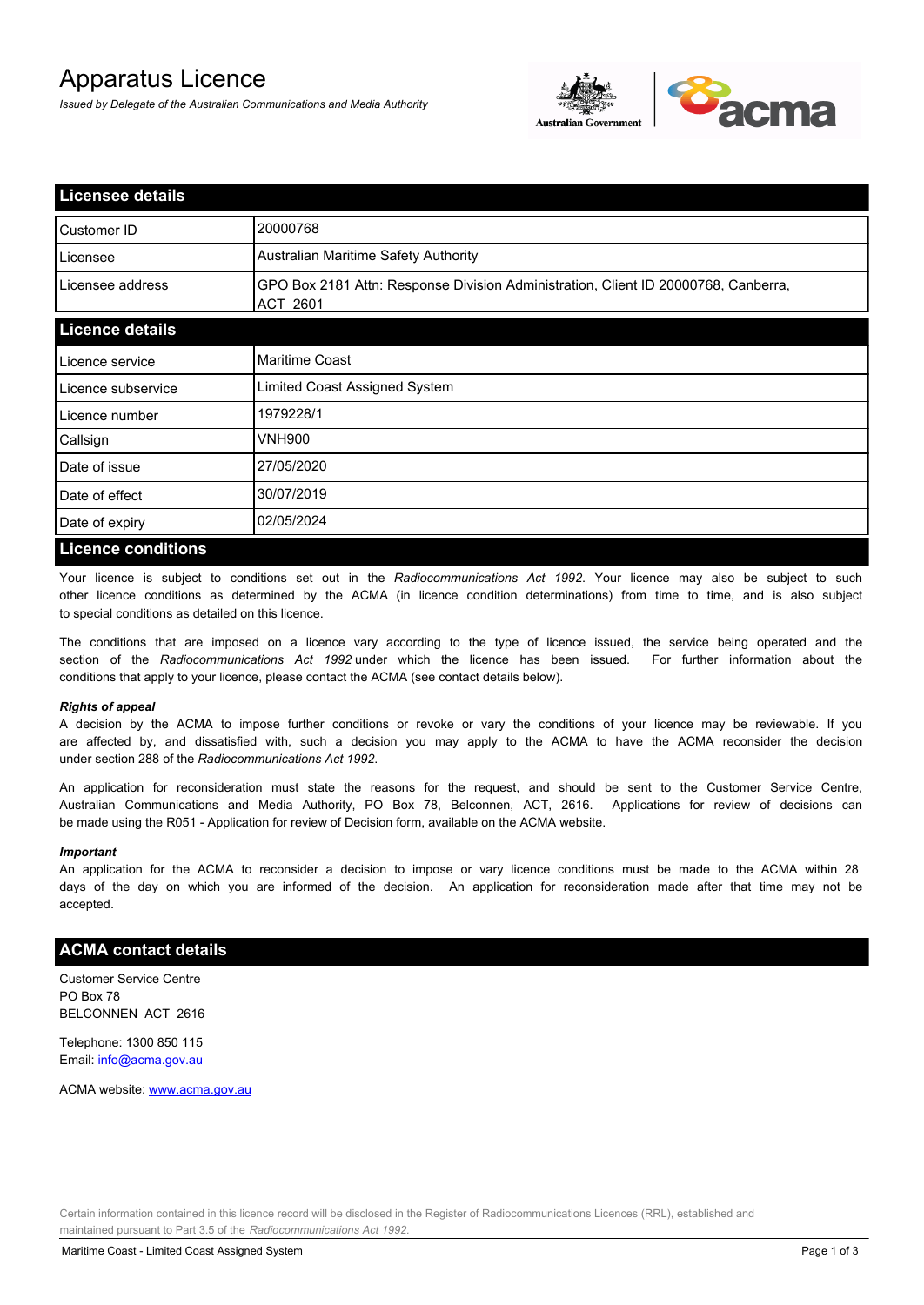# **Advisory Notes applying to licence no.: 1979228/1**

Conditions applicable to the operation of Limited Coast Assigned System authorised under this licence can be found in the Radiocommunications Licence Conditions (Apparatus Licence) Determination and the Radiocommunications Licence Conditions (Maritime Coast Licence) Determination. Copies of these determinations are available from the ACMA and from the ACMA home page (www.acma.gov.au).